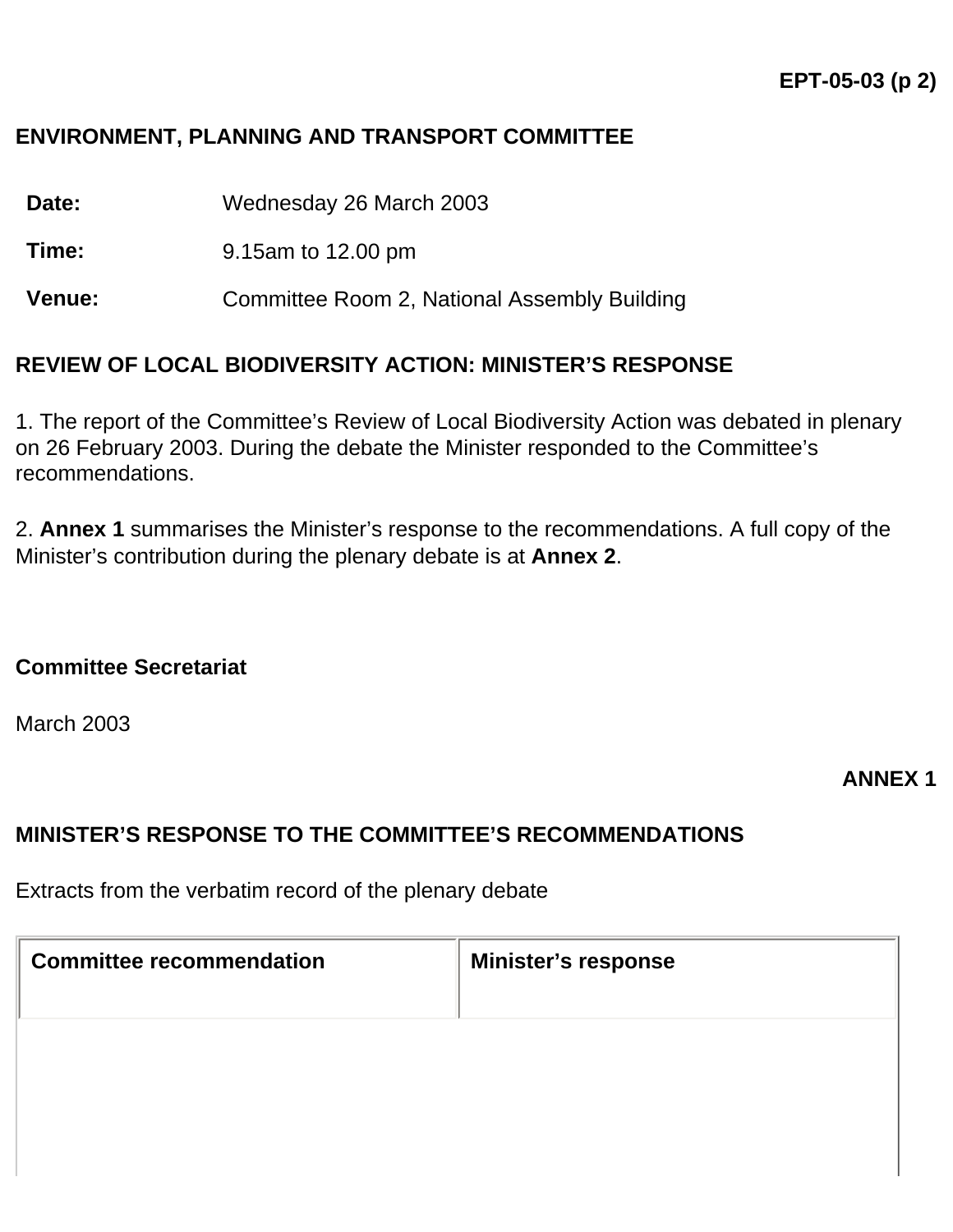| General                                                                                                                                                                                                                                                                                                                                                                         | "Recommendations 3, 4 and 10 are for<br>the Wales biodiversity partnership to<br>consider. I will ask it to discuss those<br>recommendations in its next meeting."<br>"I am pleased to be able to take forward<br>the remaining recommendations."                                 |
|---------------------------------------------------------------------------------------------------------------------------------------------------------------------------------------------------------------------------------------------------------------------------------------------------------------------------------------------------------------------------------|-----------------------------------------------------------------------------------------------------------------------------------------------------------------------------------------------------------------------------------------------------------------------------------|
| 1 – that the Welsh Assembly Government<br>demonstrates its leadership in the field by<br>mainstreaming biodiversity considerations<br>into its policies and priorities, and those of<br>sponsored bodies.                                                                                                                                                                       | "Recommendation 1 is on the Welsh<br><b>Assembly Government mainstreaming</b><br>biodiversity into policy areas: that is<br>already at the forefront of our work."                                                                                                                |
| 2 – that the Welsh Assembly Government<br>considers means of strengthening local<br>government commitment to local<br>biodiversity action, and presses all Local<br>Authorities in Wales to adopt Local<br>Biodiversity Action Plans (LBAPs) as<br>supplementary planning guidance, in line<br>with planning policy guidance, and use<br>them to underpin Community Strategies. | "Recommendation 2 refers to planning. I<br>should point out that local biodiversity<br>action plans were recognised as<br>supplementary planning guidance in<br>'Planning Policy Wales', which was set<br>out in March 2002."                                                     |
| 3 – that the Wales Biodiversity<br>Partnership take steps to increase co-<br>ordination between local and national<br>strategies and partnerships, and place a<br>greater emphasis on local target setting;<br>4 – that the Wales Biodiversity                                                                                                                                  | "Recommendations 3, 4 and 10 are for<br>the Wales biodiversity partnership to<br>consider. I will ask it to discuss those<br>recommendations in its next meeting. I<br>will also ask the partnership to consider<br>ways of celebrating good practice and<br>local achievements." |
| Partnership take the lead in developing a<br>strategy and accompanying guidance on<br>monitoring and reporting of local<br>biodiversity actions.                                                                                                                                                                                                                                | "I will ask the Wales biodiversity<br>partnership to consider setting local<br>targets. The Countryside Council for<br>Wales is committed to publishing data<br>that will allow that to happen."                                                                                  |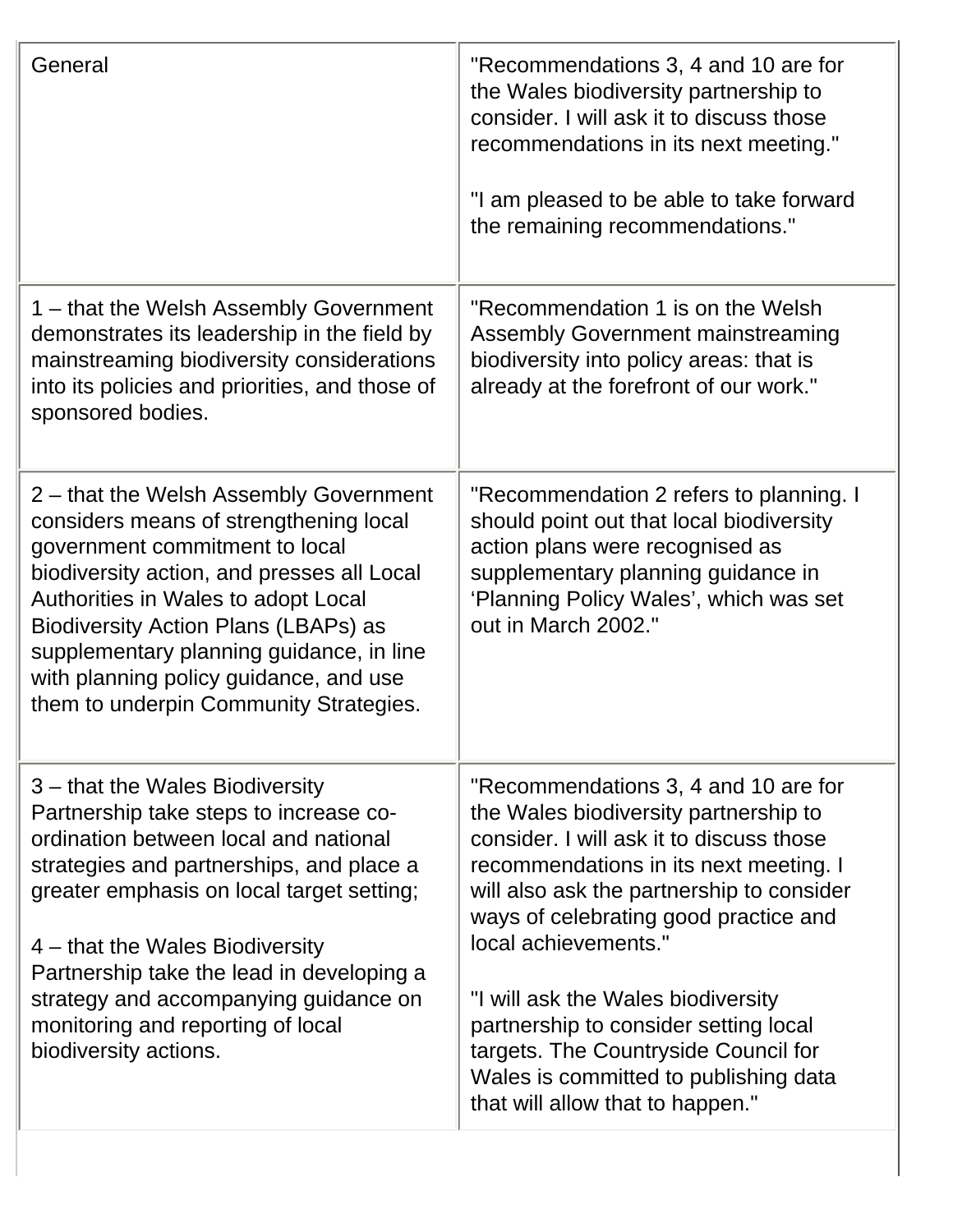| <b>Committee recommendation</b>                                                                                                                                                                                                                                                                                                                                                                                                                                                                                                                            | <b>Extract from Minister's contribution to</b><br>the debate                                                                                                                                                                                                                                                                                                                                                                                                                                                                            |
|------------------------------------------------------------------------------------------------------------------------------------------------------------------------------------------------------------------------------------------------------------------------------------------------------------------------------------------------------------------------------------------------------------------------------------------------------------------------------------------------------------------------------------------------------------|-----------------------------------------------------------------------------------------------------------------------------------------------------------------------------------------------------------------------------------------------------------------------------------------------------------------------------------------------------------------------------------------------------------------------------------------------------------------------------------------------------------------------------------------|
| 5 - that the Welsh Assembly Government<br>establish a review of financing<br>arrangements to clarify, streamline, and<br>synchronise funding sources available to<br>support local biodiversity action;<br>6 – that the Welsh Assembly Government<br>ensure that dedicated funding is made<br>available to finance the WBP LBAP<br>Facilitator and a permanent full-time<br>LBAP officer for each partnership, and<br>consider mechanisms for the specific<br>funding of local biodiversity actions,<br>possibly by the direct funding of<br>partnerships. | "Some of the actions in recommendations<br>5 and 6 concern funding. I accept the<br>principle that funding and resources-<br>because biodiversity is very much about<br>people—are critical in terms of sustaining<br>progress and outputs of local actions. I<br>will consider ways to encourage the<br>mainstreaming of funding for biodiversity<br>I support the idea of holding a review<br>to identify and clarify funding sources for<br>local action. I will ask the Wales<br>biodiversity partnership to take that<br>forward." |
| 7 – that the Welsh Assembly Government<br>take steps to establish the development of<br>a national Local Records Centre network,<br>building on the Powys pilot project.                                                                                                                                                                                                                                                                                                                                                                                   | "With regard to recommendation 7 on a<br>national records network, in this coming<br>year we will build on the successful record<br>centre in Powys that many of you will<br>know of. We will begin to establish and<br>develop a network of local centres across<br>Wales. That is considered by everyone<br>involved to be of paramount importance in<br>sustaining local biodiversity planning."                                                                                                                                     |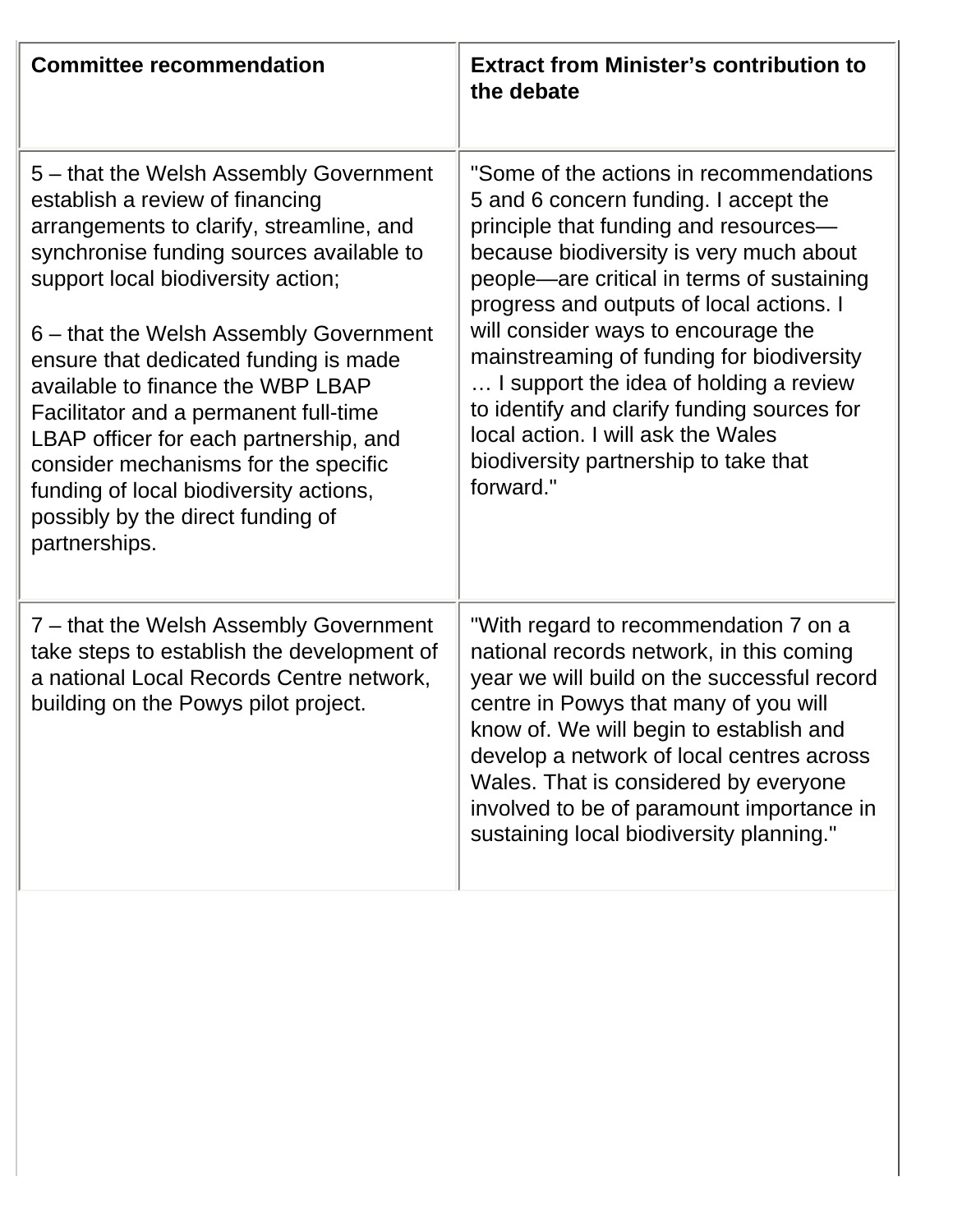| "With regard to recommendations 8 and 9<br>on the need for expertise, I have<br>announced £20,000 in funding to help<br>provide training and guidance on the list<br>of species and habitats of principal<br>importance for the conservation of<br>biological diversity. That money has been<br>allocated to the National Museums and<br>Galleries of Wales, which will take this<br>forward." |
|------------------------------------------------------------------------------------------------------------------------------------------------------------------------------------------------------------------------------------------------------------------------------------------------------------------------------------------------------------------------------------------------|
| <b>Extract from Minister's contribution to</b><br>the debate                                                                                                                                                                                                                                                                                                                                   |
| "Recommendations 3, 4 and 10 are for<br>the Wales biodiversity partnership to<br>consider. I will ask it to discuss those<br>recommendations in its next meeting."<br>"The idea of an award, as set out in<br>recommendation 10 of the report, is a<br>good one."                                                                                                                              |
|                                                                                                                                                                                                                                                                                                                                                                                                |

**ANNEX 2**

# **MINISTER'S CONTRIBUTION DURING THE PLENARY DEBATE**

**The Minister for Environment (Sue Essex):** Wales has an exceptional diversity of habitats and wildlife, and I welcome the Committee's report, which reviews how local action for biodiversity in Wales has progressed and makes recommendations to move the process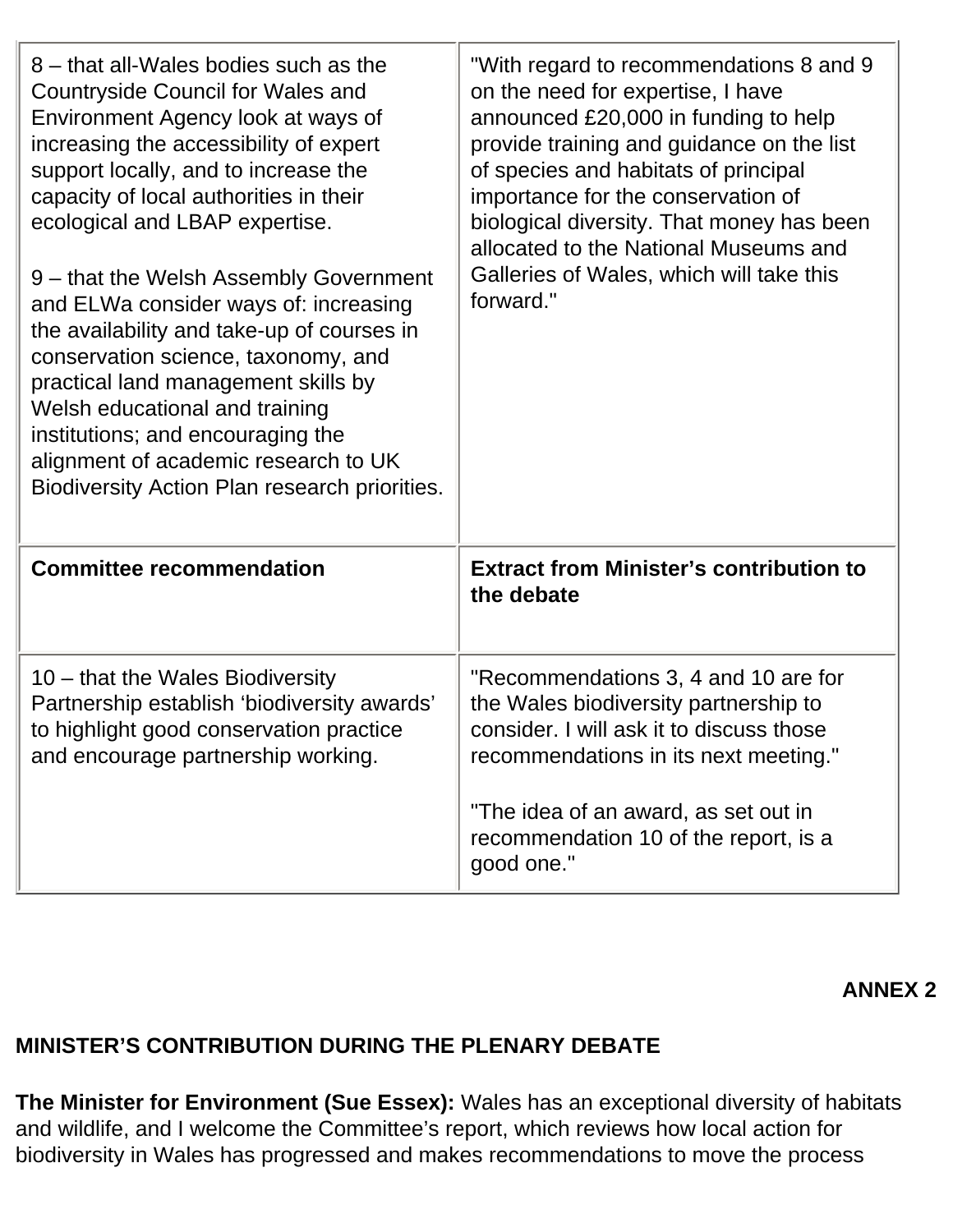forward.

Considerable progress has been made in Wales in recent years on biodiversity recognition and protection. Establishing the Wales biodiversity partnership in 1996 was crucial, and has helped to achieve more than we could have hoped for. I also recognise the achievements of the local biodiversity partnerships in developing their plans. Make no mistake, partnership is crucial and Janet is right to point out that business must be part of that partnership. We are not complacent and recognise that there is always room for improvement. The report's recommendations will help us to consider how we can further encourage locally based actions to help ensure that our valuable heritage is maintained.

I have taken careful note of the evidence presented to the Committee—the benefit of our system is that I am a member of the Committee—and I was impressed with the quality and range of advice offered. I intend to take account of all the evidence in taking action forward on the Wales biodiversity partnership's report on future biodiversity action in Wales.

My commitment to biodiversity action is well known and the Welsh Assembly Government's leadership in driving this agenda forward is widely recognised. I was pleased to hear the Joint Nature Conservation Committee recognise that leadership in this morning's Environment, Planning and Transport Committee meeting.

I turn to the Committee's recommendations. Recommendations 3, 4 and 10 are for the Wales biodiversity partnership to consider. I will ask it to discuss those recommendations in its next meeting. I will also ask the partnership to consider ways of celebrating good practice and local achievements. The idea of an award, as set out in recommendation 10 of the report, is a good one. Some of the actions in recommendations 5 and 6 concern funding. I accept the principle that funding and resources—because biodiversity is very much about people—are critical in terms of sustaining progress and outputs of local actions. I will consider ways to encourage the mainstreaming of funding for biodiversity.

In the current financial year, I have made £200,000 available to support local biodiversity action plans in Wales. I am pleased to announce that, for the coming year, I have agreed with the Countryside Council for Wales that it will continue to support local action. That indicates the Assembly Government's strong commitment to partnerships, in which local authorities, the voluntary sector, and local businesses have a part to play. Other sources of funding, such as the Heritage Lottery Fund, and more obvious routes, such as the Countryside Council for Wales, are also welcome. I support the idea of holding a review to identify and clarify funding sources for local action. I will ask the Wales biodiversity partnership to take that forward.

I am pleased to be able to take forward the remaining recommendations and to report that many of the positive actions highlighted in the review are being implemented. For example, recommendation 1 is on the Welsh Assembly Government mainstreaming biodiversity into